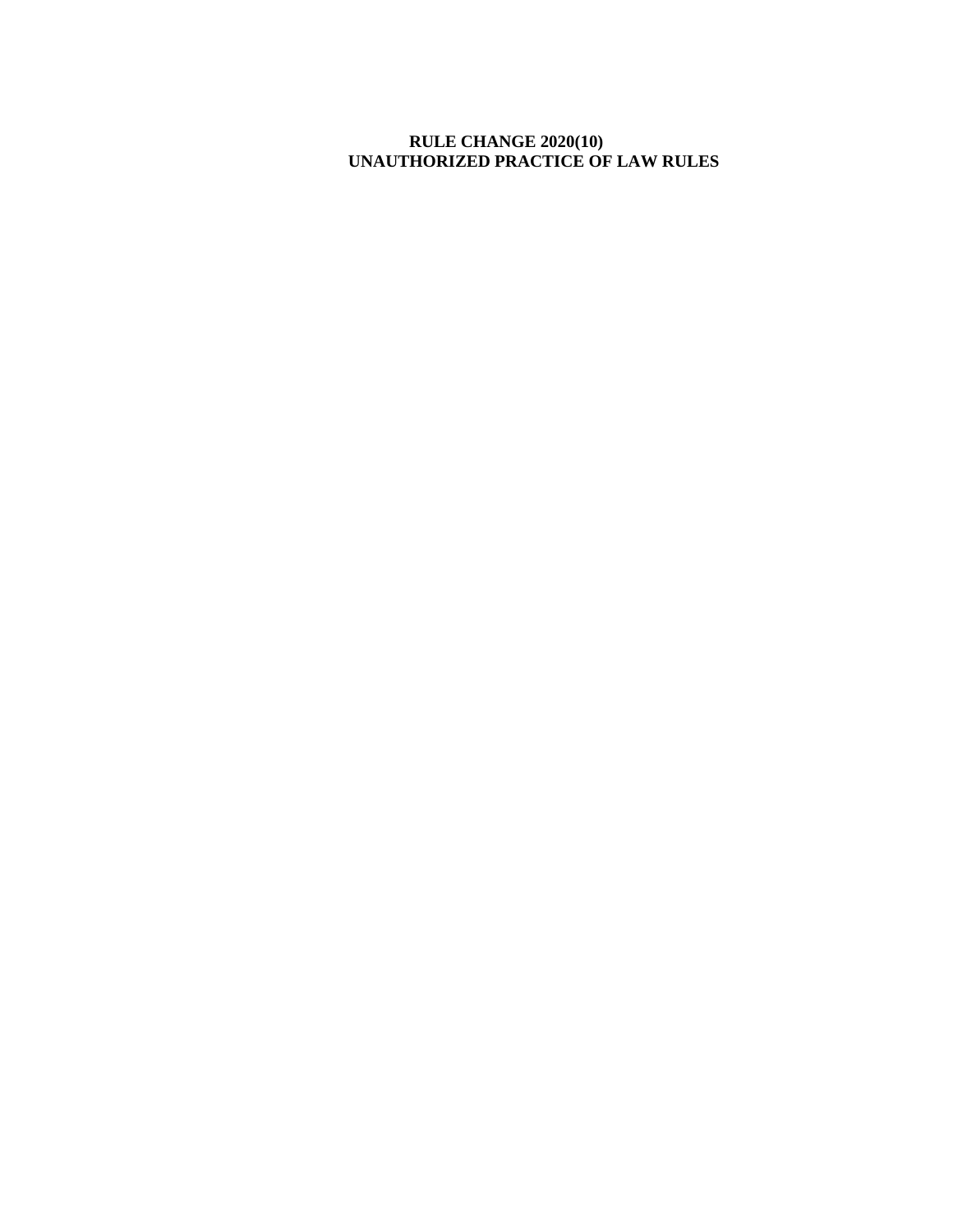## **Rule 229. Legal Regulation Committee** APPOINTMENT AND ORGANIZATION OF UNAUTHORIZED PRACTICE OF LAW COMMITTEE

**(a) Legal Regulation Committee**. The Legal Regulation Committee (Regulation Committee) is a permanent committee of the Supreme Court. See C.R.C.P. 251.2. There is hereby established a committee to be known as the Unauthorized Practice of Law Committee of the Supreme Court of the State of Colorado (Committee) and which shall be an adjunct to the Supreme Court. The Committee shall be composed of nine members, six of whom shall be members of the Bar of Colorado. The members of the Committee shall be appointed by the Supreme Court for terms of three years, beginning on the 1st day of January, and the terms of three members shall commence each year; provided, that terms may be for shorter periods to accommodate changes in the size of the Committee by amendments to this rule. Membership on the Committee may be terminated by the Supreme Court at its pleasure, and members may resign at any time. Any vacancies shall be filled by appointment by the Supreme Court for the unexpired term. The Committee and members thereof shall be entitled to reimbursement for reasonable travel, lodging, and other expenses incurred in the performance of their official duties.

**(b) Powers and Duties**. In addition to the powers and duties set forth in C.R.C.P. 251.2, the Regulation Committee is authorized and empowered to act in accordance with this rule by: The Supreme Court shall designate a member of the Committee as Chair.

(1) Requesting investigations as authorized by Chapter 19, Unauthorized Practice of Law Rules ("these Rules");

(2) Determining whether to authorize filing petitions for injunction or contempt, to authorize entry into stipulations with respondents, to place proceedings in abeyance, to direct further investigation, or to dismiss proceedings with or without conditions, or to make other determinations as authorized by these Rules;

(3) Reviewing dismissals by Regulation Counsel under these Rules; and

(4) Recommending to the Advisory Committee proposed changes to these Rules.

**(c) Disqualification**. Regulation Committee members must refrain from taking part in a proceeding under this rule in which a judge, similarly situated, would be required to abstain. A Regulation Committee member must also refrain from making determinations under C.R.C.P. 232.5 where a lawyer associated with the member's law firm is in any way connected with the matter pending before the Regulation Committee. The Committee may adopt rules providing for the time and place of its meetings, the selection of a Vice-Chair and other officers, and such other rules not in conflict with the rules of the Supreme Court as may be deemed necessary or expedient for the conduct of the Committee's business. The Clerk of the Supreme Court shall have copies of the rules for interested persons.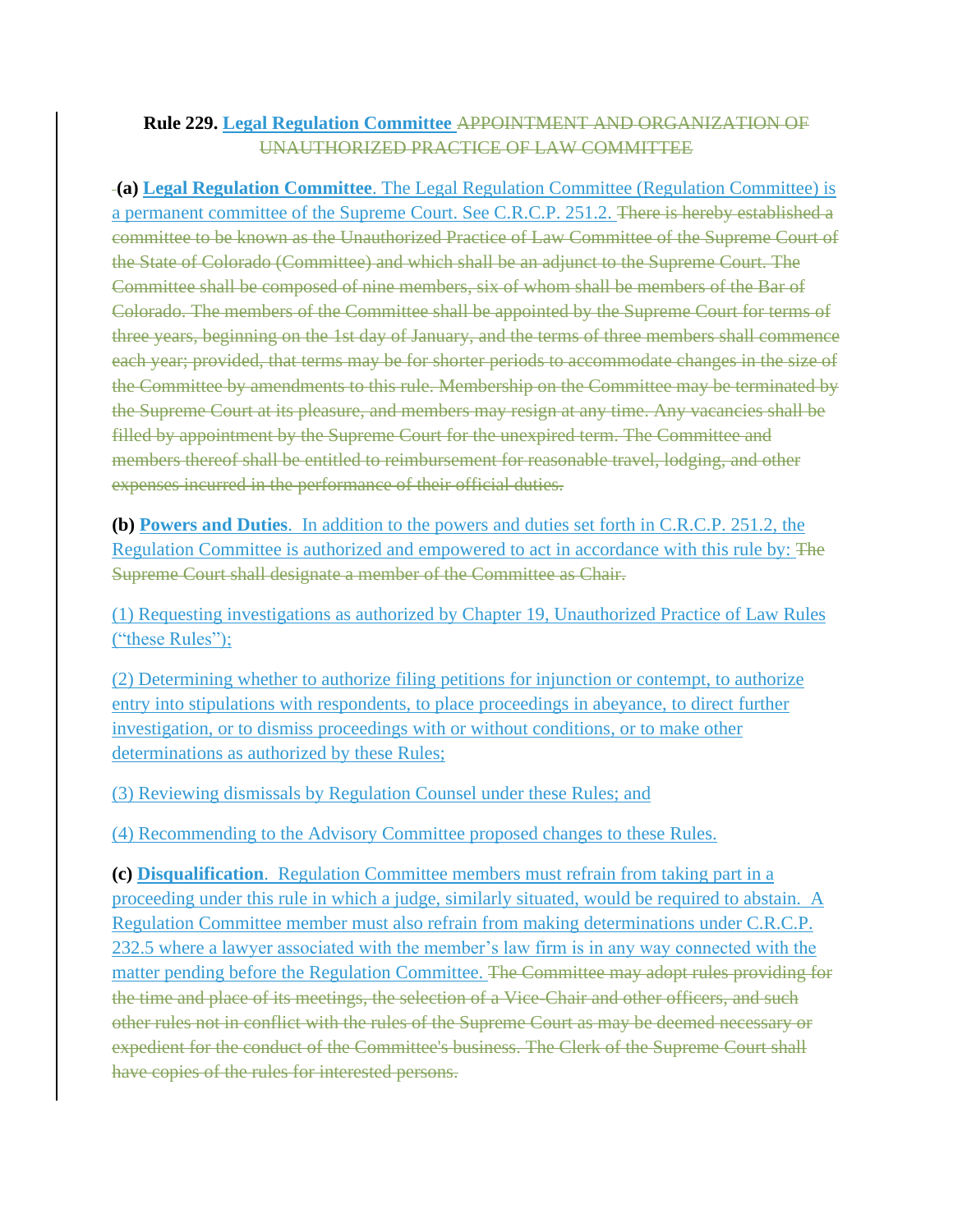**(d) Special Counsel**. If the Regulation Counsel has been disqualified or if other circumstances so warrant, the Regulation Committee or its Chair may appoint special counsel to conduct or assist with investigations and prosecutions in accordance with these Rules. The Committee may enlist the assistance of other duly licensed members of the Bar of Colorado in the performance of the activities of the Committee.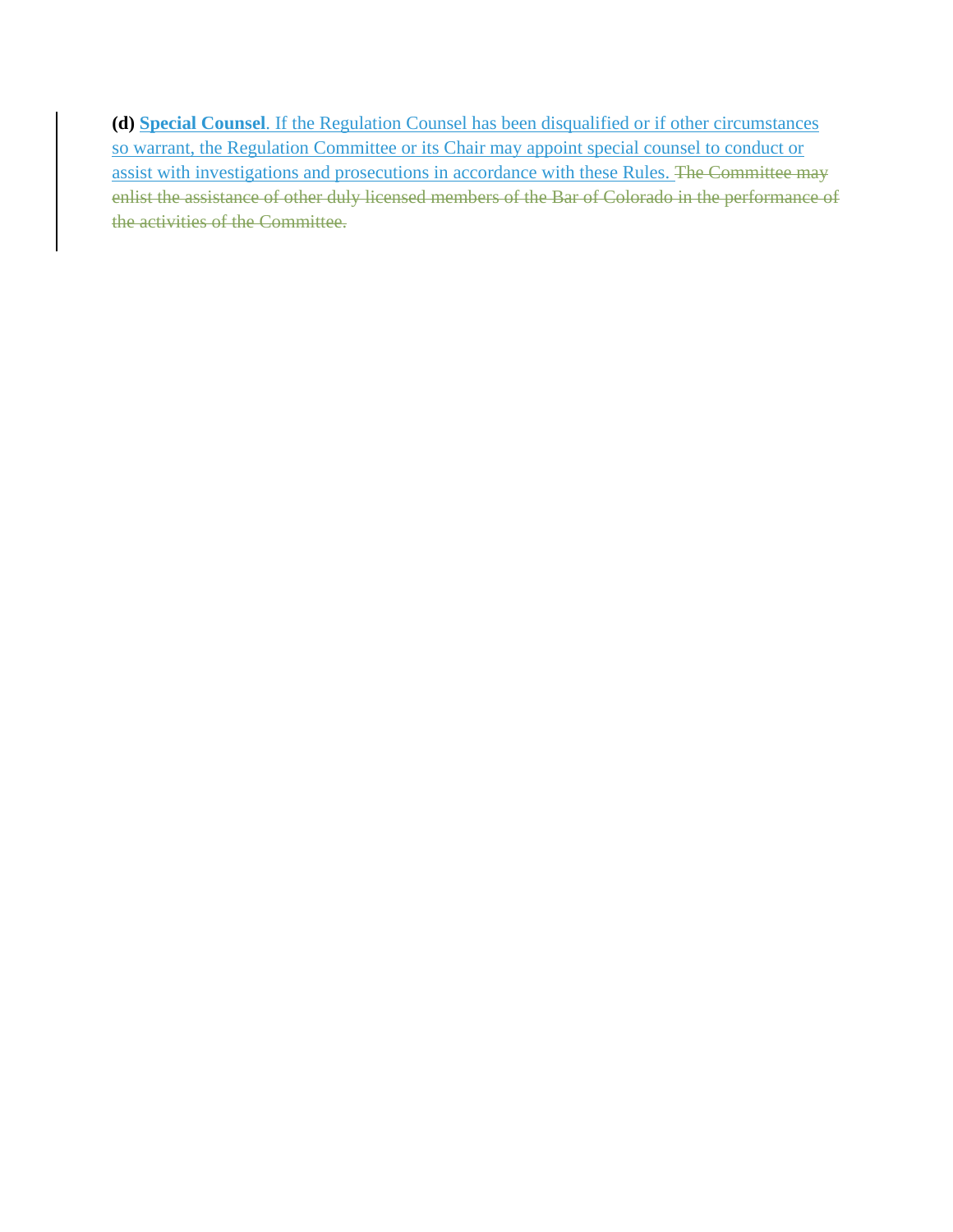## **Rule 229. Legal Regulation Committee**

**(a) Legal Regulation Committee**. The Legal Regulation Committee (Regulation Committee) is a permanent committee of the Supreme Court. See C.R.C.P. 251.2.

**(b) Powers and Duties**. In addition to the powers and duties set forth in C.R.C.P. 251.2, the Regulation Committee is authorized and empowered to act in accordance with this rule by:

(1) Requesting investigations as authorized by Chapter 19, Unauthorized Practice of Law Rules ("these Rules");

(2) Determining whether to authorize filing petitions for injunction or contempt, to authorize entry into stipulations with respondents, to place proceedings in abeyance, to direct further investigation, or to dismiss proceedings with or without conditions, or to make other determinations as authorized by these Rules;

(3) Reviewing dismissals by Regulation Counsel under these Rules; and

(4) Recommending to the Advisory Committee proposed changes to these Rules.

**(c) Disqualification**. Regulation Committee members must refrain from taking part in a proceeding under this rule in which a judge, similarly situated, would be required to abstain. A Regulation Committee member must also refrain from making determinations under C.R.C.P. 232.5 where a lawyer associated with the member's law firm is in any way connected with the matter pending before the Regulation Committee.

**(d) Special Counsel**. If the Regulation Counsel has been disqualified or if other circumstances so warrant, the Regulation Committee or its Chair may appoint special counsel to conduct or assist with investigations and prosecutions in accordance with these Rules.